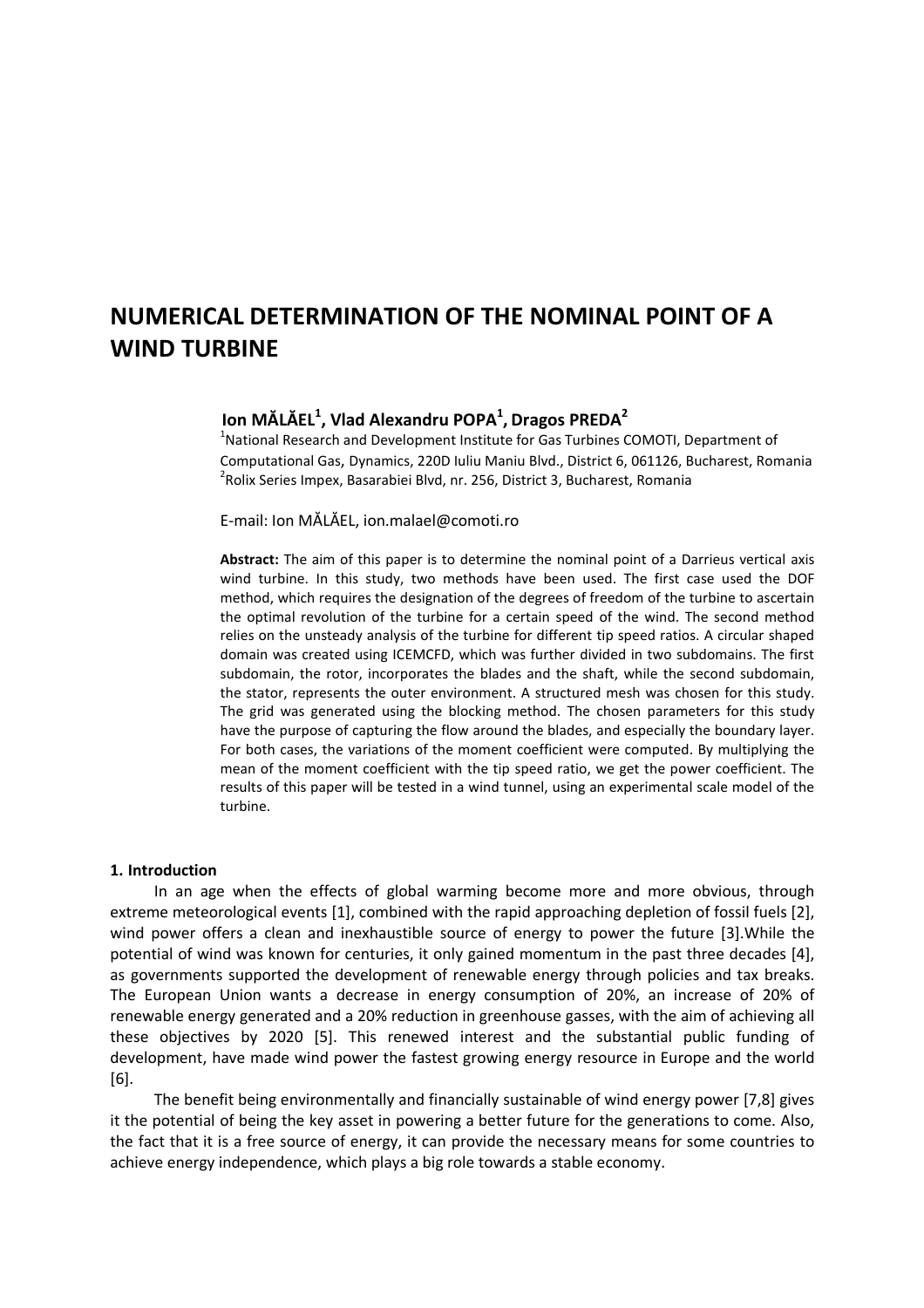Although, the free and limitless supply of power from the wind, seems to be the best alternative to conventional ways of producing energy, the current generation of wind turbines still fails to get anywhere close to their theoretical efficiency [9]. That is why, researchers around the globe, strive to come up with novel ways to shorten the gap between the current efficiency of wind turbines and the maximum theoretical efficiency, known as the Betz limit. The process of developing high efficiency wind turbines is a complex venture that requires extensive support from many branches of the industry, namely: manufacturing, testing, numerical analysis etc. This study is going to focus on facilitating the latter, by decreasing the necessary development time of the turbine.

 Wind turbines can be classified by many factors, the most common ones are: the rotation axis (horizontal or vertical); the aerodynamic force that drives the turbine (lift –Darrieus; drag – Savonius; or a mix of both); and the power output. Since horizontal axis wind turbines (HAWT) seem to have reached their maximum potential in terms of power output, size and efficiency [10], this paper will focus on the vertical axis wind turbines (VAWT).

 Though, less common, VAWTs have several advantages over the industry dominating HAWTs, i.e. more basic construction; they are able to work at wind speeds in excess of 200 km/h; the generator can be placed on the ground, significantly reducing weight; easily integrated on buildings, making it more adequate for urban settings; the direction of the wind does not influence their performance; and require less space to operate, having the ability able to achieve several times the power density of HAWTs if placed in farms [11]. But they are lacking when it comes to their ability of self-starting, and due to the extensive research, that benefited the HAWT, VAWTs have lower efficiencies.

 The deficit in efficiency is the current centre of interest in research of wind turbines, focusing its resources in developing high performance VAWTs that can compete, or even outperform the current generation of HAWTs. At the current rate of development, with multi mega-watt VAWTs on the way[12], it is estimated, that VAWTs will outnumber and outweigh the HAWTs in terms of power generation somewhere in the next three decades.

 There are a large number of studies that researched some of the factors that affect the aerodynamic performance of a wind turbine, in a bid to squeeze as much power as possible from wind turbines. Many of the studies involve computational fluid dynamics CFD analyses, and have focused on how the flow is affected by the geometry of the blade; the pitch of the blade [13];the solidity of the turbine [14]; and the effect of the shaft on the overall performance of the turbine [15]. Although, very useful, the results cannot be generalized, since making slight changes to the geometry of the turbine can often result in totally different flow patterns that will eventually have a big impact on the overall output parameters of the turbine, due to the asymmetric, periodic, unsteady and highly turbulent characteristics of flow around turbines [16]. This is the reason why there is a need of precise methods that assess the output performance of wind turbines. Although the experimental study of turbines in wind tunnels has the most accurate results, it often proves too expensive[17],involving manufacturing of scale models and requires a lot of time to set up the wind tunnel at the desired parameters. Experimental testing is still an invaluable resource, that is indispensable in any study, but it is mostly used as a mean to validate the results of a CFD case.

 Studies that show different models that can determine the aerodynamic capabilities of vertical axis wind turbines, have been conducted [18,19], but the results often have large error margins. However, CFD has proven to be the most reliable [20] and efficient, being able to adapt to a wide range of cases, being able to yield reliable results that closely match the experimental data [21]. The current problem with CFD analyses is that there are no set guidelines that ensure the validity of the results, since there are a lot of settings that can affect the outcome of each case.

 Accurate CFD and experimental studies are crucial in the process of better understanding the VAWT, enabling researchers to evaluate the complex fluid dynamics around the wind turbine, in real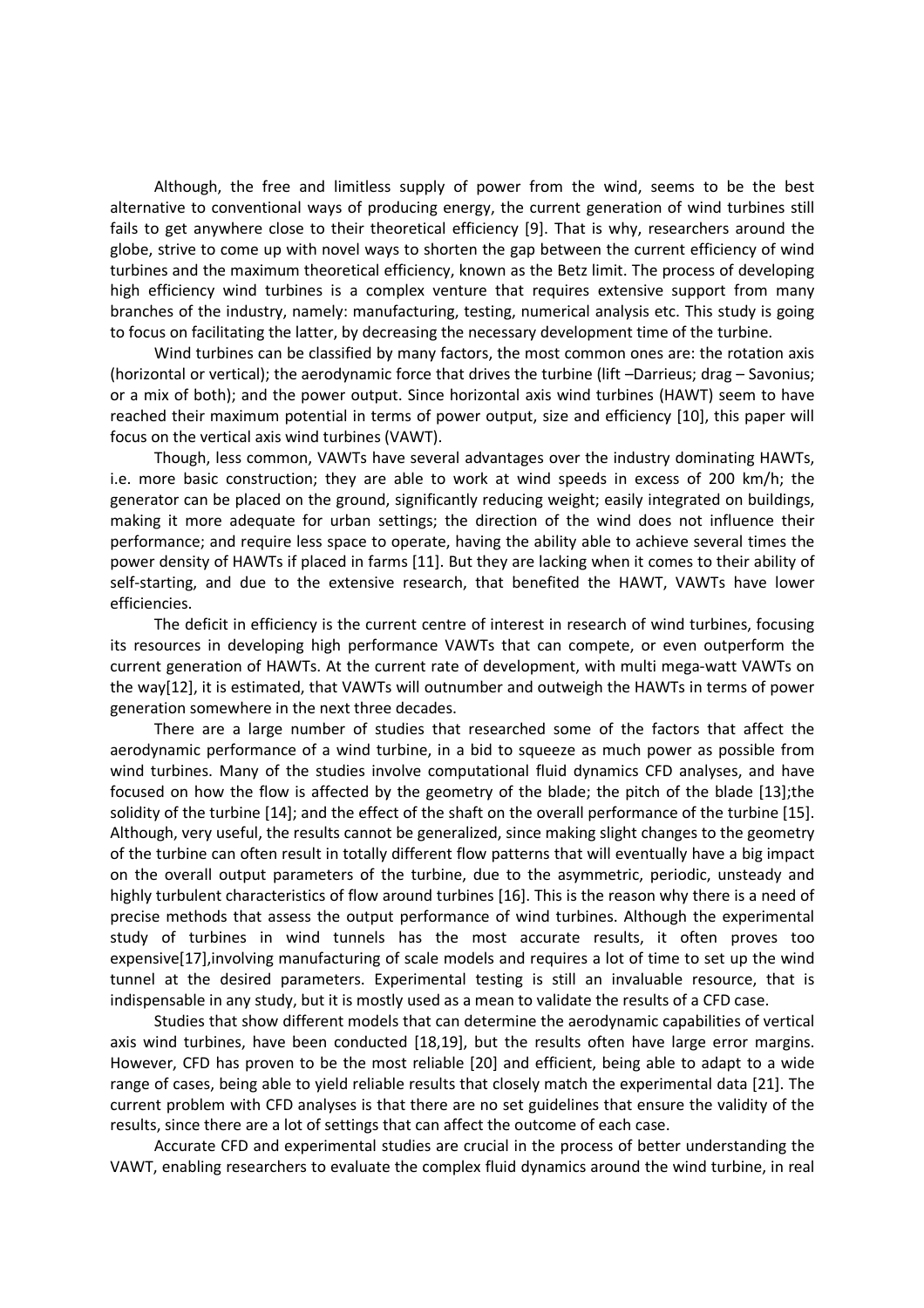world conditions, which further allows them to make correct assessments regarding what features are beneficial, and which are detrimental to the turbine. There are several CFD methods that can compute the output values of the turbine, but the common ones being used today, require extensive periods of time and several cases [22] to be conducted at different tip speed ratio (TSR) values, in order to determine the nominal point.

 The aim of this study is to provide a method to numerically assess nominal point of a VAWT, along with the guidelines that ensure reliable results, without the need to undergo several cases. This method will employ the commercial CFD software Ansys Fluent to simulate the flow around the turbine. The Unsteady Reynolds Averaged Navier-Stokes (URANS) based model Sheer Stress Transport (SST) was chosen, which solves one for the equation for turbulence kinetic energy and the equation for the specific dissipation rate.

#### **2. Theoretical approach**

The theory that explains the fundamentals of the power extracted from a stream of wind by wind turbines, is a derived using the conservation of mass and the conservation of energy. As a result, equation (1) shows the maximum amount of power that can be extracted from a stream of wind, being an analogy of the Carnot cycle used in thermodynamics.

$$
P_{\text{max}} = \frac{16}{27} \frac{\rho}{2} V_1^3 \frac{\pi D^2}{4}
$$
 (1)

 The theory behind the efficiency of wind turbines was first introduced in 1919 by the German engineer Albert Betz [23], and applies to both vertical and horizontal axis wind turbines.

 Unlike the Carnot Cycle from thermodynamics, which uses two temperatures, the analogy used by A. Betz relies on two speeds,  $V_1$  and  $V_2$ . Through some assumptions, and deriving a relation between the two velocities, we get the Betz limit (2) [24], that states that the upstream velocity,  $V_1$ , is reduced to a lower, nonzero downstream velocity  $V_2$ .

$$
Betz\ coefficient = \frac{16}{27} = 0.592593 = 59.26\%
$$
 (2)

 The value of the coefficient corresponds to the maximum efficiency that a wind turbine can achieve, meaning that only 59.26% of the kinetic energy of a wind stream can be extracted, under ideal conditions. But, under real world conditions, due to factors like blade surface roughness, frictional losses, and blade tip losses the extracted power only reaches 35-40% of the total available power.

 The efficiency of the turbine is defined by the power coefficient, and it is the ratio of the power extracted from the wind and the total power available in the wind stream.

$$
C_p = \frac{P_t}{P} = \frac{P_t}{\frac{\rho}{2} \frac{\pi D^2}{4} V_1^3} = \frac{M \omega}{\frac{\rho}{2} S V_1^3}
$$
(3)

The torque of the turbine is defined as:

$$
M = \frac{\rho}{2} S V_1^2 R C_m \tag{4}
$$

From equations (3) and (4), the coefficient of power  $C_p$  is defined as:

$$
C_p = C_m \frac{\omega R}{V} = C_m \lambda
$$
\n(5)

From equation (3), the power output of the turbine can be expressed as [24]:

$$
P = \frac{\rho}{2} V_1^3 \frac{\pi D^2}{4} C_p
$$
 (6)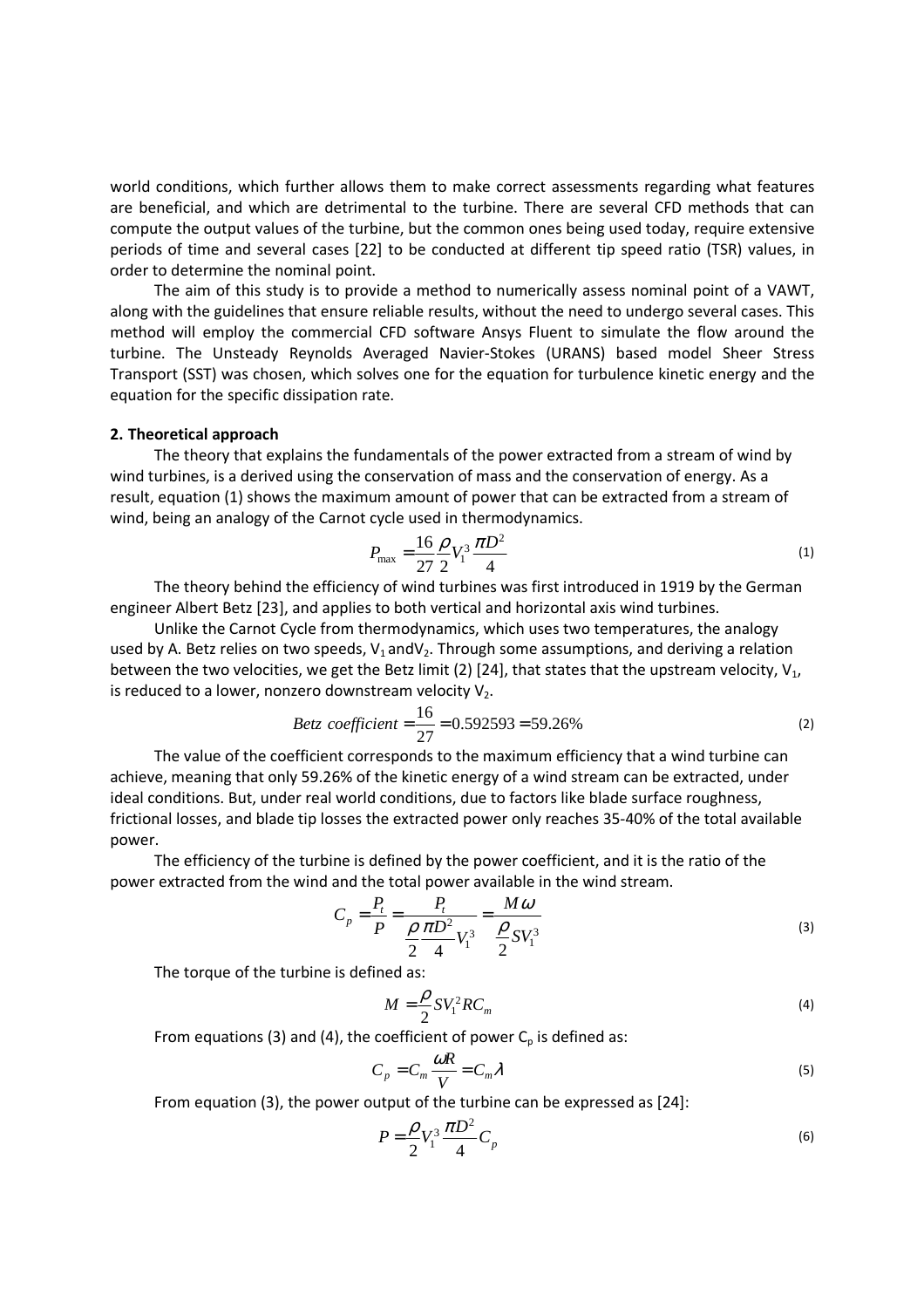The dimensionless factor  $\lambda$ , known as the tip speed ratio (TSR), and it is defined as the ratio of the tangential speed of the blade and wind speed:

$$
TSR = \lambda = \frac{v}{V} = \frac{\omega R}{V}
$$
 (7)

 Another proposed model for calculating the performance of a wind turbine, is I. Paraschivoiu's Double-Multiple Streamtube Model for Darrieus Wind Turbines [25]. This method relies on dividing a multiple-streamtube model in two parts: one that is modeling the upstream half-cycle of the rotor, while the other one is modeling the downstream half-cycle. This model involves calculating the upwind and downwind components of the induced velocities at each level of the rotor, was based on the principle of the two actuator disks in tandem.

 Paraschivoiu's model was a great breakthrough in the development of wind turbines, at the time, allowing analytical analyses to be performed on wind turbines with blades that had several curves, at the early design phase, due to their low computational cost.

#### **3. Geometry and boundary conditions setup**

 The wind turbine on which this paper is based on, is a Darrieus type one with straight blades. The rotor has three blades that were designed using the NACA 0021 airfoil, and supporting arms, which are aerodynamically designed to reduce the negative effect of drag. The bearing system is also a part of the wind turbine assembly, consisting of a radial axial and a axial bearing mounted on a fixed shaft. Table 1 shows the geometric characteristics of the studied wind turbine.

| <b>Table 1.</b> Willia turblife geometric reatures. |                  |       |  |  |
|-----------------------------------------------------|------------------|-------|--|--|
| Parameters                                          | Value            | Units |  |  |
| Airfoil                                             | <b>NACA 0021</b> |       |  |  |
| <b>Blade chord</b>                                  | 0.3              | m     |  |  |
| Turbine diameter                                    | 2.4              | m     |  |  |
| Turbine height                                      | 3.6              | m     |  |  |
| Number of blades                                    | 3                |       |  |  |
| Design velocity                                     | 10               | m/s   |  |  |
| Design power                                        | 2000             | W     |  |  |
|                                                     |                  |       |  |  |

**Table 1.** Wind turbine geometric features:

 The geometry of the wind turbine has been modeled using a commercial CAD software and it is shown in Figure 1, where the three blades and the supporting system can be observed.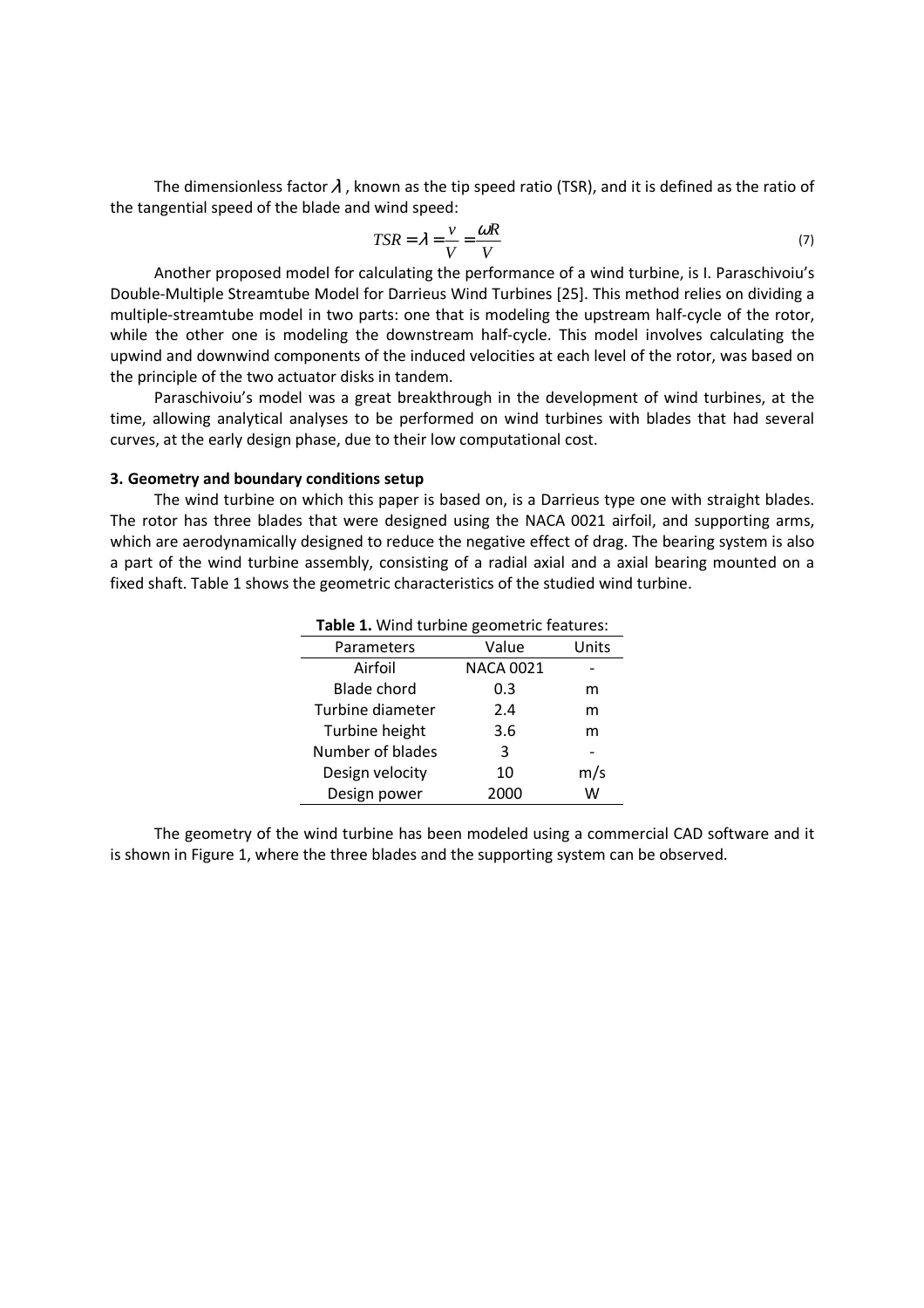



**Figure 2.** Computational domain

 For the numerical analysis, a 2D computational domain has been defined. The domain was further split in two subdomains, the rotor and stator. The former is the rotating part of the domain and incorporates the three blades and the shaft, while the latter is static and represents the environment around the wind turbine. An interface has been defined between the two subdomains, which connects the rotor to the stator and vice-versa. Figure 2 shows the computational domain with the two subdomains.

The grid was generated using the ICEM CFD software, by employing the blocking function, in order to have a structured grid with hexa elements. To resolve the probable issues around the boundary layer, the  $y^+$  value has been set to no more than 1, and the growth ratio of the ele was set to 1.1. Figures 3 and 4 show the grid and the value of  $y^*$ , starting from the leading edge, all the way to the trailing edge. versa. Figure 2 shows the computational domain with<br>CFD software, by employing the blocking function, in<br>ements. To resolve the probable issues around the<br>p more than 1, and the growth ratio of the elements

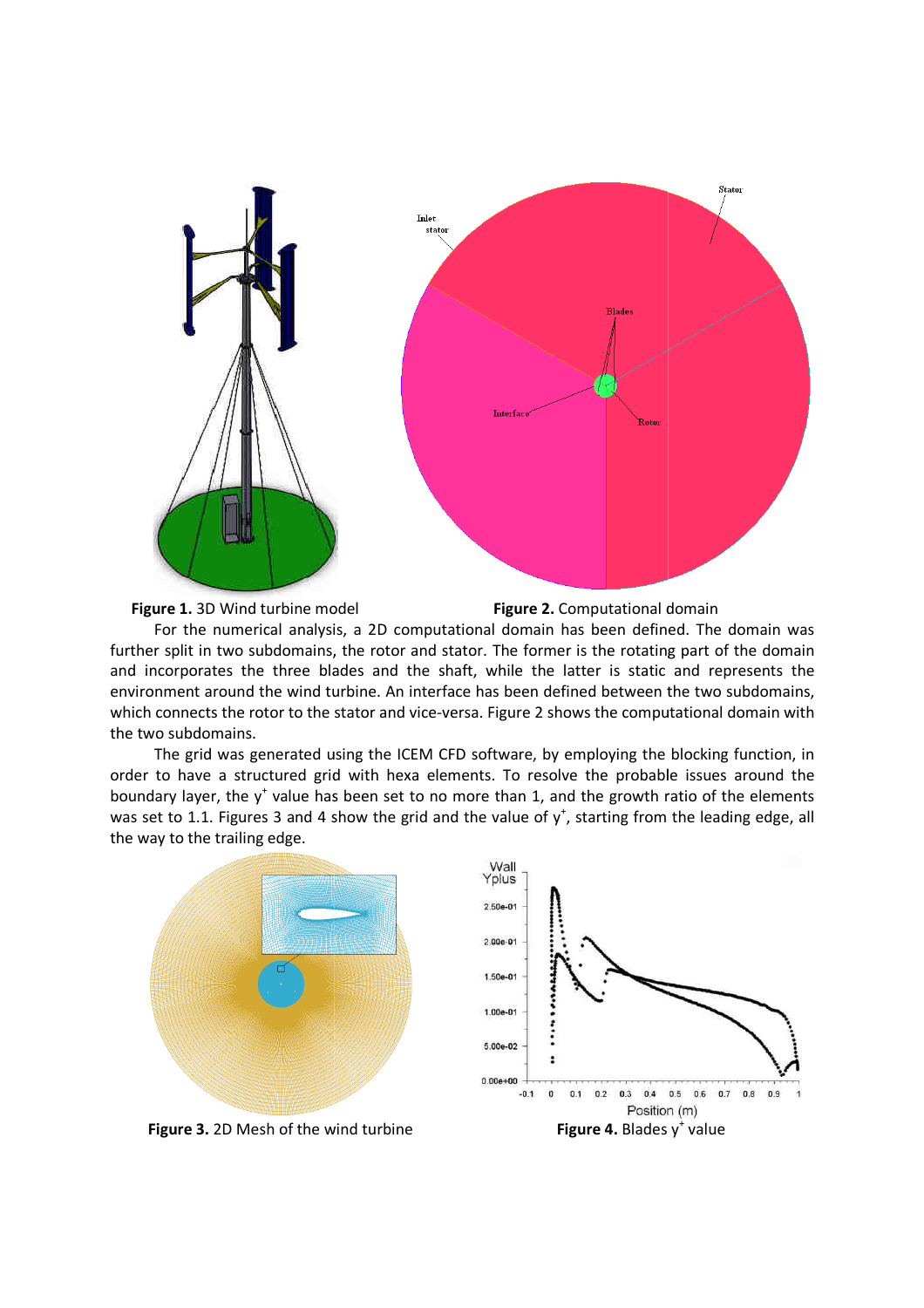The CFD numerical models work by solving the Navier-Stokes system of equations. This system is formed of the following three equations: the equation of continuity, conservation of momentum and conservation of energy. To simulate the flow around the wind turbine, the commercial software ANSYS fluent has been used. Table 2 shows the required input parameters of a CFD case.

| <b>Table 2.</b> Ansys Huent case setup |                     |                        |                       |                              |  |  |  |
|----------------------------------------|---------------------|------------------------|-----------------------|------------------------------|--|--|--|
|                                        | Solver              | Pressure Based         | Unsteady              | 2D                           |  |  |  |
| <b>Models</b>                          | Viscous             | k-ಎ SST                |                       |                              |  |  |  |
|                                        | Model               |                        |                       |                              |  |  |  |
| Materials                              | Air                 | Density, constant      |                       |                              |  |  |  |
| Operating                              | Pressure            |                        |                       |                              |  |  |  |
| conditions                             | 101325[Pa]          |                        |                       |                              |  |  |  |
|                                        |                     | Velocity inlet         |                       |                              |  |  |  |
|                                        | Inlet               | $V_r = 10m/s$          |                       |                              |  |  |  |
| Boundary                               | <b>Blades</b>       | wall                   |                       |                              |  |  |  |
| Condition                              | Shaft               | wall                   |                       |                              |  |  |  |
|                                        | Interface           | Interface rotor-stator |                       |                              |  |  |  |
|                                        | Rotor               | Mesh motion            |                       |                              |  |  |  |
|                                        | Stator              | Stationary             |                       |                              |  |  |  |
| Solve                                  | Controls            | Solution               | Courant               | Discretization               |  |  |  |
|                                        |                     |                        | $nr=5$                | 2 <sup>nd</sup> order upwind |  |  |  |
|                                        | Initialize          | Inlet, Velocity=10m/s  |                       |                              |  |  |  |
|                                        | <b>Monitors</b>     | <b>Residuals</b>       | $10^{-6}$             |                              |  |  |  |
|                                        |                     | Force                  | Momentum coefficient  |                              |  |  |  |
|                                        | Iterate             | $106$ Steps            | 0.001s time step size |                              |  |  |  |
| Report                                 | Reference<br>values | Inlet                  | Length=turbine radius |                              |  |  |  |

# **Table 2.** Ansys fluent case setup

### **4. CFD Simulations**

 Current CFD simulations of wind turbines, rely heavily on the mesh motion model, which works by selecting a set rotational speed for the rotor and performing several studies in order to determine the nominal point of the turbine. Although these studies have a decent accuracy, and have a relatively low computational cost, they do not provide any information regarding the self-starting capacity of the turbine, or the dynamic stall.

 A numerical study by Amet et al. [26] on the blade-vortex interactions of Darrieus wind turbines, show that the flow pattern is highly dependent on the flow time history, not just the current flow characteristics that are being considered in constant rotational velocity CFD studies [27].

 Another flaw of the mesh motion study, is the fact that the instantaneous rotational speed of the turbine is dependent on the torque, but the moment is non-uniform throughout a full rotation, making the constant rotational speed simulation less accurate [27].

 To solve these issues, this study has been conducted using the degree-of-freedom (DOF) method of Ansys Fluent, which shows the time-dependent flow around the VAWT. The DOF study also accounts for the moment of inertia, and the self-starting characteristics of the turbine. The required input parameters of the simulation were the wind velocity and the moment of inertia, allowing the software to compute the characteristics of the turbine at every time step, until the simulation converged to the nominal point.

 Due to the time-dependent characteristics of the simulation, the Unsteady Reynolds Averaged Navier-Stokes based model SST, was employed in this study, because of its successful history of accurately predicting the performance of wind turbines. This model is a combination of the standard k-ε model and the k-ω model, using k-ε for the free flow area, which is considered fully turbulent,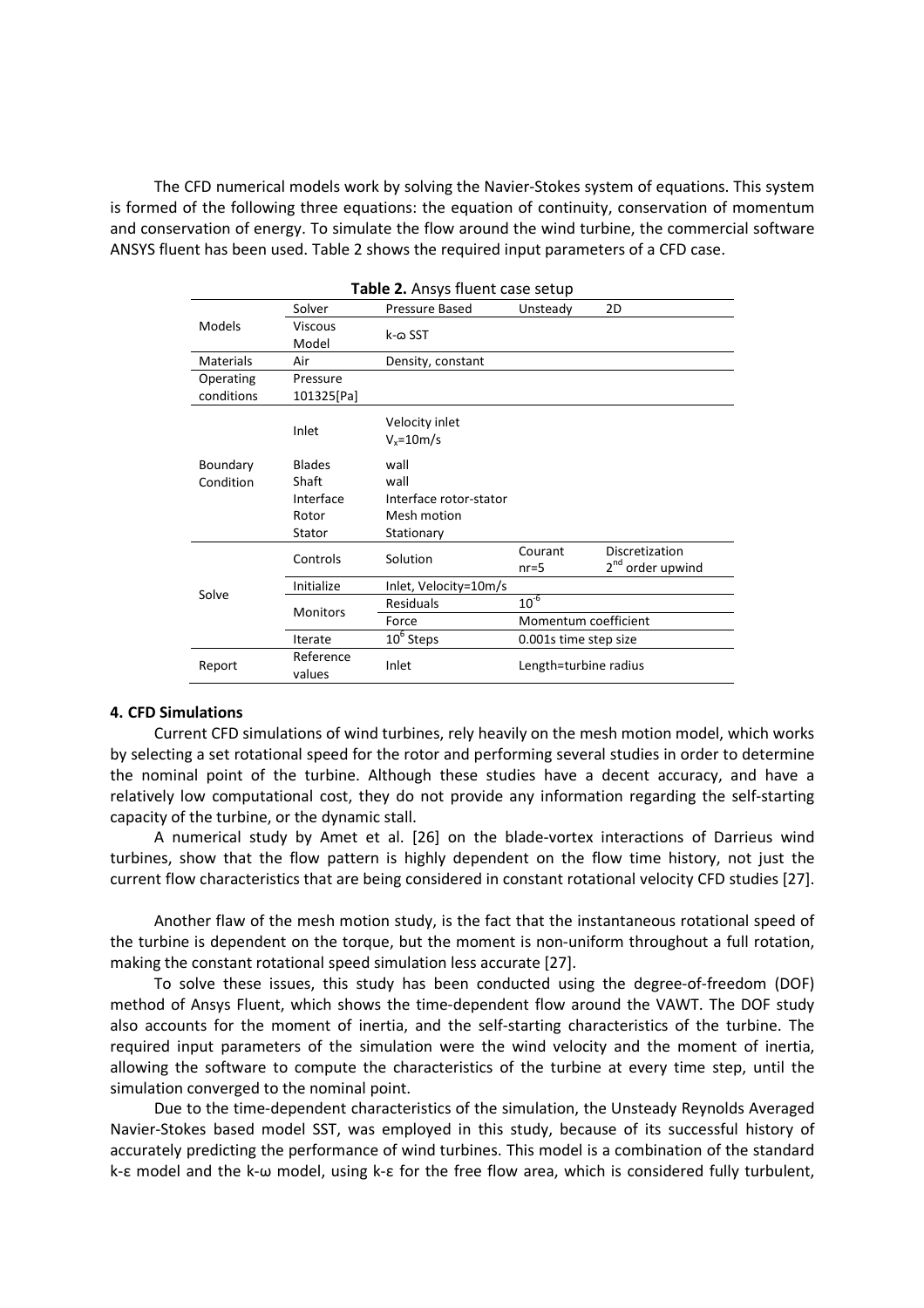and the k-ω model for the boundary layer. The transition between the two models is insured by the use of connecting functions, which have the purpose of activating each of the models, depending on the area of interest. These connecting functions have another role of introducing a diffusive term in the transport equation of ω.

The transport equation for the kinetic turbulent energy (k):

$$
\frac{\partial k}{\partial t} + \overline{u} \frac{\partial k}{\partial x} + \overline{v} \frac{\partial k}{\partial y} + \overline{w} \frac{\partial k}{\partial z} =
$$
\n
$$
= \frac{1}{\rho} \left[ \frac{\partial}{\partial x} \left( \Gamma_k \frac{\partial k}{\partial x} \right) + \frac{\partial}{\partial y} \left( \Gamma_k \frac{\partial k}{\partial y} \right) + \frac{\partial}{\partial z} \left( \Gamma_k \frac{\partial k}{\partial z} \right) \right] + \widetilde{G}_k - Y_k.
$$
\n(8)

The transport equation of the specific rate of dissipation  $(\omega)$ :

$$
\frac{\partial \omega}{\partial t} + \overline{u} \frac{\partial \omega}{\partial x} + \overline{v} \frac{\partial \omega}{\partial y} + \overline{w} \frac{\partial \omega}{\partial z} =
$$
\n
$$
= \frac{1}{\rho} \left[ \frac{\partial}{\partial x} \left( \Gamma_{\omega} \frac{\partial \omega}{\partial x} \right) + \frac{\partial}{\partial y} \left( \Gamma_{\omega} \frac{\partial \omega}{\partial y} \right) + \frac{\partial}{\partial z} \left( \Gamma_{\omega} \frac{\partial \omega}{\partial z} \right) \right] + G_{\omega} - Y_{\omega} + D_{\omega}.
$$
\n(9)

Γ*k*, and Γ*ω* are the terms that represent the effective diffusivities of *k,* and *ω,* respectively.

$$
\Gamma_k = \mu + \frac{\mu_t}{\sigma_k}, \ \Gamma_\omega = \mu + \frac{\mu_t}{\sigma_\omega}.
$$
\n(10)

#### **5. Results**

In order to determine the optimal value of the TSR for this vertical axis wind turbine, several simulations were carried out, using the URANS model. It is a known issue that these turbines suffer in terms of self-starting capabilities, due to their aerodynamic equilibrium that simply makes them stop right away. Still, to estimate the efficiency of a wind turbine it is necessary to know the nominal point of the turbine, where the coefficient of power has the maximum value.

As results, the variations of the torque coefficient were plotted for a period of (T=360<sup>0</sup>), and also the variation of the power coefficient as a function of TSR and employed method. The estimate the evolution of the turbine, the vorticity magnitude for different positions of the blade, has been plotted. This makes it easier to observe the recirculation areas that have a negative impact on the overall performance of the wind turbine.

Figure 5 shows the variation of the torque coefficient for different values of the TSR. The maximum value is obtain at TSR=2.5, where the value of the angle of incidence does not exceed the critical value of stall.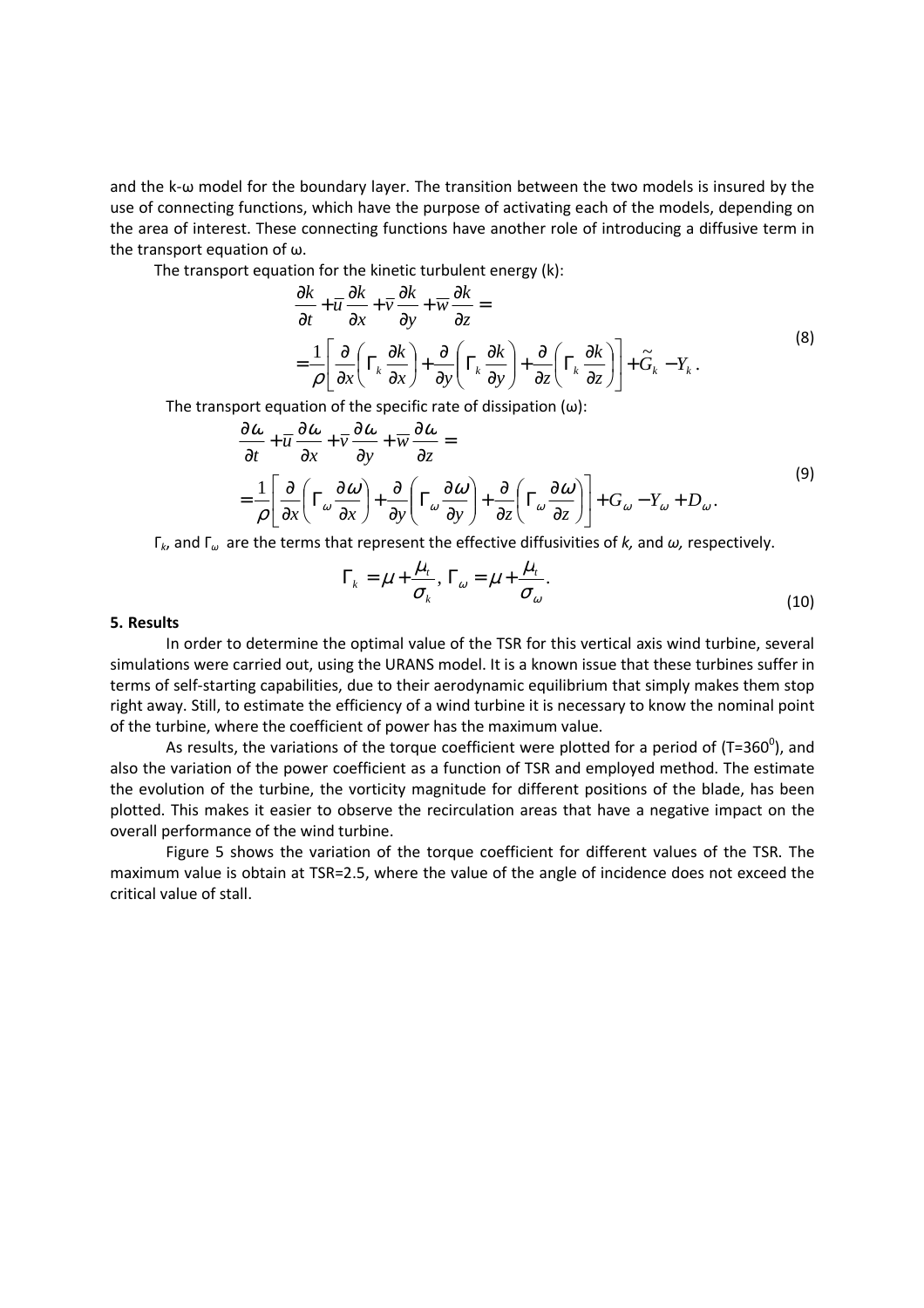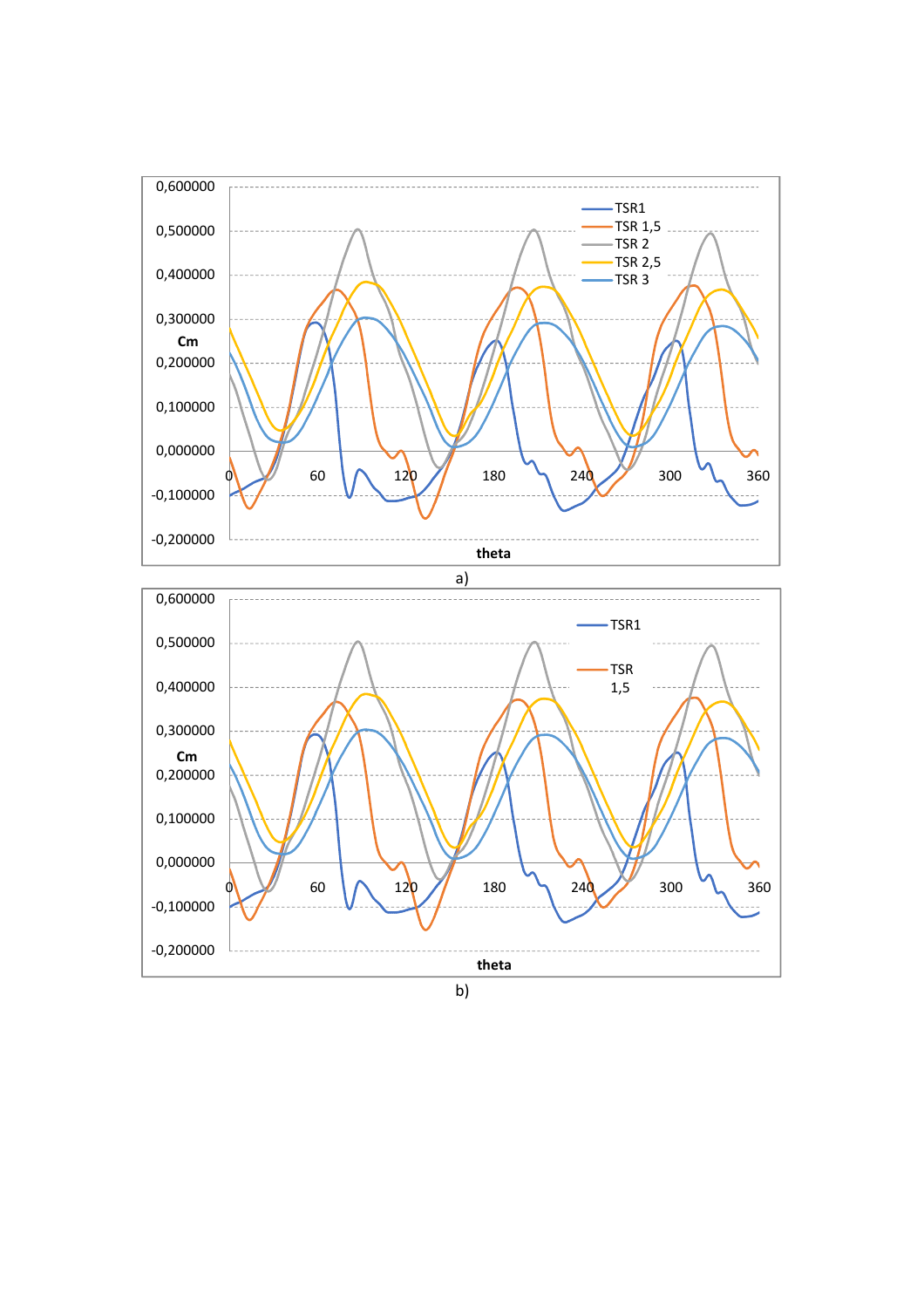

**Figure 5.** Torque coefficient variation: a) V=6m/s; b)V=8m/s; c)V=10m/s; d) V=12m/s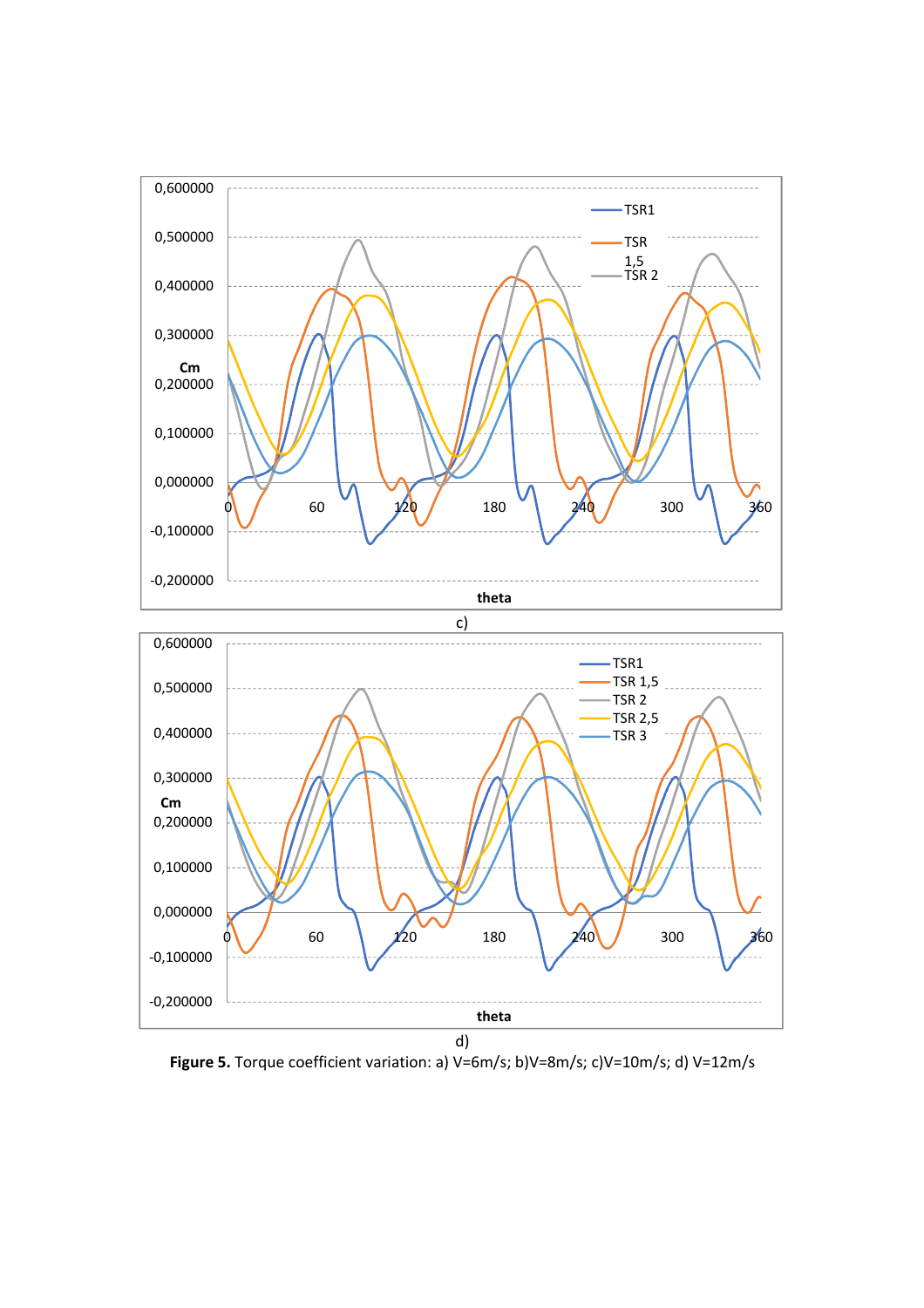

**Figure 6.** Power coefficient variation with velocity

Figure 6 shows the variation of the power coefficient as a function of velocity. It can be observed that the DOF method, which takes in account the moment of inertia of the blades, estimates the output of the turbine by considering the role played by the mass of the assembly.

With the increase in value of the TSR, the vortices shown in the CFD simulation, change drastically. At low values of TSR, the separation of the boundary layer on the blades happens relatively fast, at high values, it tends to stay attached throughout a full 360 degree rotation. Figure 7 presents the vorticity at a wind velocity of 10 m/s, corresponding to a TSR value of 2.5.



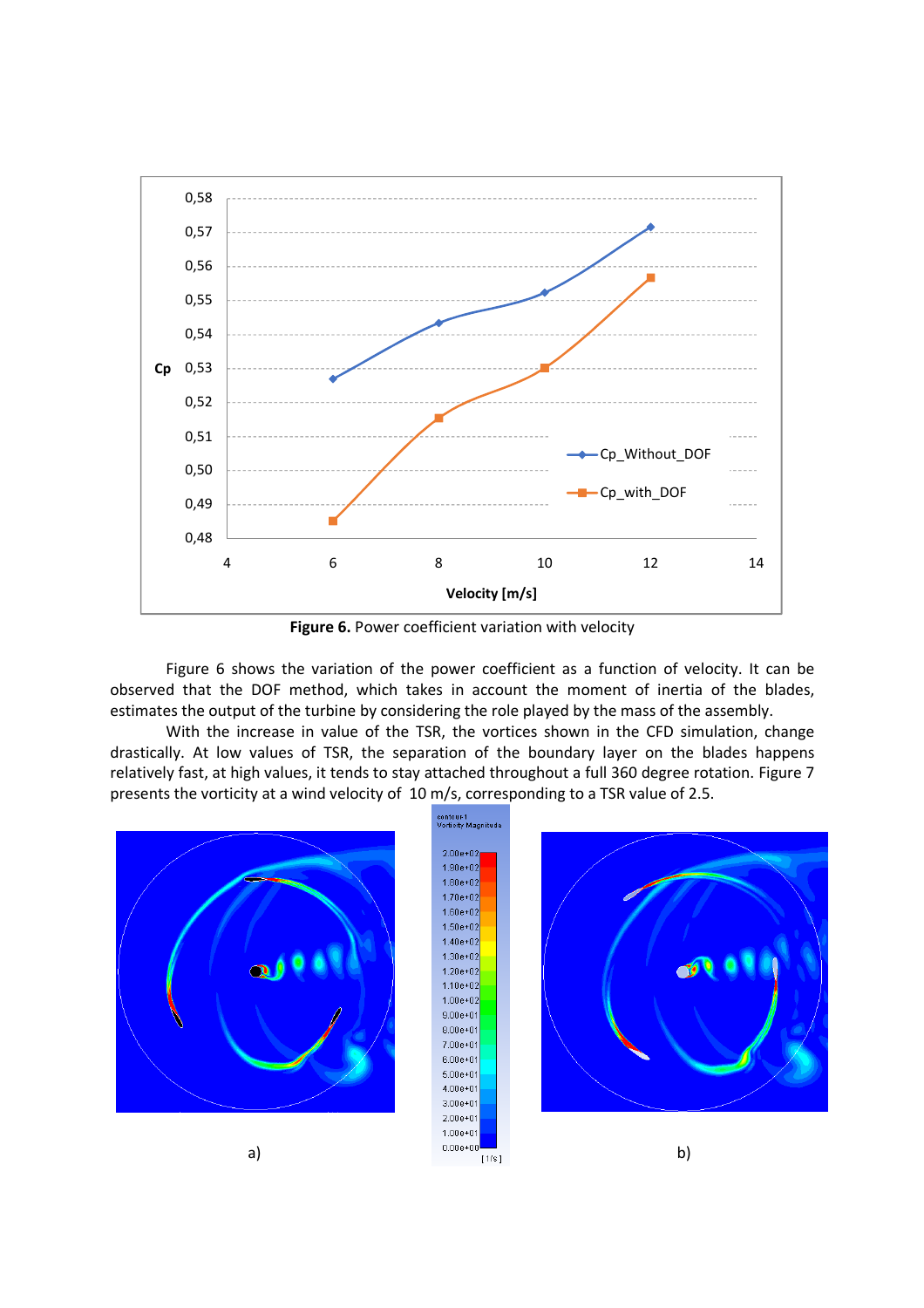

**Figure 7.** Vorticity magnitude contours: a)  $\theta = 0^\circ$ ; b)  $\theta = 30^\circ$ ; c)  $\theta = 60^\circ$ ; d)  $\theta = 90^\circ$ ;

## **6. Conclusions**

 In this article, the flow around a wind turbine has been numerically analyzed, with the use of CFD methods, in order to compute the nominal point of the turbine. For this analysis, the geometry of a vertical axis wind turbine, that can generate up to 2 kW of power at a wind velocity of 10 m/s, has been used. The analysis employed two methods of efficiency estimation for a wind turbine. The first method requires a fixed user defined value for the TSR, while the second one, requires the value of the moment of inertia, in order to determine the TSR. The analysis has shown that the method which employs the degree-of-freedom for the turbine, has estimated a lower efficiency, by taking in account the role played by the mass of the blades. As relevant results, the variations of the torque coefficient were chosen, for different TSR values (1; 1.5; 2; 2.5; 3) and wind speeds (6-12 m/s).The first method has estimated that the maximum efficiency is 57% for a value of the TSR of 2.5, while the DOF method yielded an efficiency of 55% for a TSR value of 1.9. The aforementioned values for efficiency are for the 2D case, where the 3D effects of the flow have not been considered.

## **7. Acknowledgement**

This work was carried out within POC - Competitiveness Operational Program, supported by the EU and Romanian Minister of Research and Innovation funds, project number POC 9/01.09.2016, MySmis 105890, ID P\_40\_309.

#### **8. References**

- [1] Nils-Axel Mörner. *Climate Change: Evidence of Holocene high-amplitude events*. 4th World Conference on Climate Change, Rome, Italy, October 19-21, 2017.
- [2] Capellán-Pérez I, Mediavilla M, de Castro C, Carpintero Ó, Miguel LJ. *Fossil fuel depletion and socio-economic scenarios: an integrated approach*. Energy 2014;77:641–66.
- [3] Godfrey Boyle. *Renewable Energy: Power for a Sustainable Future*. OUP Oxford, 2012; ISBN: 0199545332, 9780199545339.
- [4] James F. Manwell, Jon G. McGowan, Anthony L. Rogers. *Wind Energy Explained: Theory, Design and Application*. John Wiley & Sons, 2010; ISBN: 0470686286, 9780470686287.
- [5] "Cities, towns & Renewable energy" © OECD/IEA, 2009 International Energy Agency.
- [6] F.L. Ponta, J.J. Seminara, A.D. Otero. *On the aerodynamics of variable-geometry oval-trajectory Darrieus wind turbines*. Renewable Energy, 32 (2007), pp. 35-56.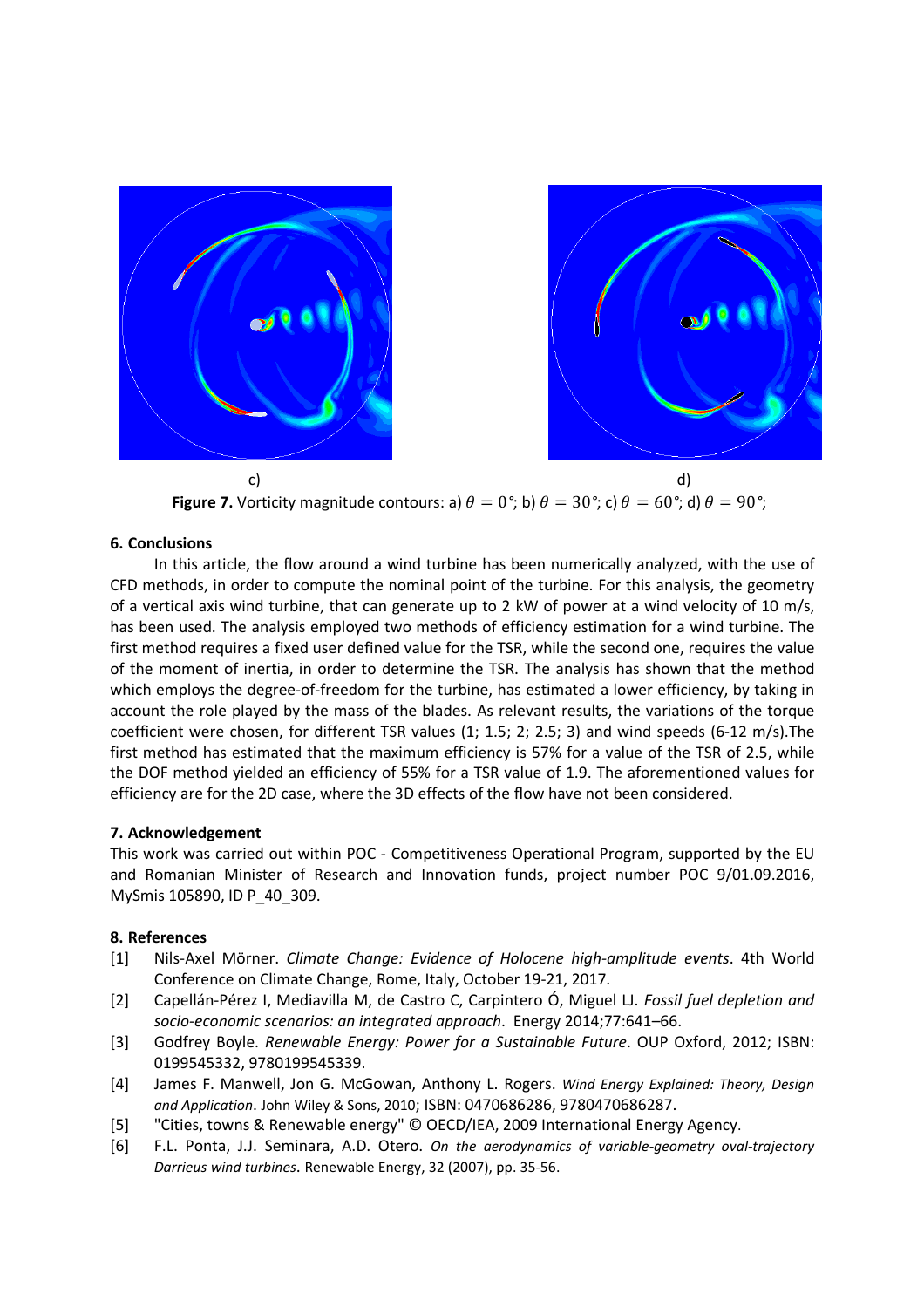- [7] Jonathan B. Welch, Anand Venkateswaran. *The dual sustainability of wind energy*. Renewable and Sustainable Energy Reviews, June 2009; 13(5):1121-1126.
- [8] Franklyn Kanyako, Isam Janajreh. *Implementation and economical study of HAWT under different wind scenarios*. Sustainable Cities and Society, Volume 15, July 2015, Pages 153-160.
- [9] James F. Hunsucker III, Matt McHugh, Jordan Lockett, Andrew Lowery, James E. Smith. *Is Current Wind Power Sustainable?*. International Journal of Contemporary ENERGY, Vol. 3, No. 2 (2017); ISSN 2363-6440.
- [10] Craig Stout, Sheikh Islam, Alasdair White, Scott Arnott, Erald Kollovozi, Morven Shawa Ghazi Droubi, Yashwant Sinha, Benjamin Bird. *Efficiency Improvement of Vertical Axis Wind Turbines with an Upstream Deflector.*Energy Procedia, Volume 118, August 2017, Pages 141-148.
- [11] Mohammad Rafiqul Islam, Saad Mekhilef, Rahman Saidur. *Progress and recent trends of wind energy technology.*Renewable and Sustainable Energy Reviews, Volume 21, May 2013, Pages 456-468.
- [12] Willy Tjiu, Tjukup Marnoto, Mat Sohif, M.H. Ruslan, Kamaruzzaman Bin Sopian. *Darrieus vertical axis wind turbine for power generation II: Challenges in HAWT and the opportunity of multi-megawatt Darrieus VAWT development*. Renewable Energy 75:560-571.
- [13] A. Rezaeiha, I. Kalkman, B. Blocken. *Effect of pitch angle on power performance and aerodynamics of a vertical axis wind turbine*. Appl Energy, 197 (2017), pp. 132-150.
- [14] Sayyad Basim, QamarIsamJanajreh. *A comprehensive analysis of solidity for cambered darrieus VAWTs*. International Journal of Hydrogen Energy, Volume 42, Issue 30, 27 July 2017, Pages 19420- 19431.
- [15] A. Rezaeiha, I. Kalkman, H. Montazeri, B. Blocken. *Effect of the shaft on the aerodynamic performance of urban vertical axis wind turbines*. Energy Convers Manage, 149 (2017), pp. 616-630.
- [16] M. Ahmadi-Baloutaki, R. Carriveau, David S.K. Ting. *Performance of a vertical axis wind turbine in grid generated turbulence*, Sustain Energy Sustainable Energy Technologies and Assessments. Volume 11, September 2015, Pages 178-185
- [17] Travis J. Carrigan, Brian H. Dennis, Zhen X. Han, and Bo P. Wang. *Aerodynamic Shape Optimization of a Vertical-Axis Wind Turbine Using Differential Evolution*. ISRN Renewable Energy, Volume 2012; Article ID 528418.
- [18] I. Paraschivoiu, F. Saeed, and V. Desobry. *Prediction capabilities in vertical-axis wind turbine aerodynamics.* Proceedings of the World Wind Energy Conference and Exhibition, Berlin, Germany, 2002.
- [19] X. Jin, G. Zhao, K. Gao, W. Ju. *Darrieus vertical axis wind turbine: basic research methods*.Renew Sustain Energy Rev, 42 (2015), pp. 212–225.
- [20] J. Edwards, N. Durrani, R. Howell, and N. Qin. *Wind tunnel and numerical study of a small vertical axis wind turbine*. Proceedings of the 46th AIAA Aerospace Sciences Meeting and Exhibit, Reno, Nv., USA, January 2008.
- [21] Ning Ma, Hang Lei, Zhaolong Han, Dai Zhou, Yan Bao, Kai Zhang, Lei Zhou, Caiyong Chen. *Airfoil optimization to improve power performance of a high-solidity vertical axis wind turbine at a moderate tip speed ratio*. Energy, February 2018.
- [22] Abdolrahim Rezaeihaa, Hamid Montazeria, Bert Blockena. *Towards accurate CFD simulations of vertical axis wind turbines at different tip speed ratios and solidities: Guidelines for azimuthal increment, domain size and convergence*. Energy Conversion and Management, Volume 156, 15 January 2018, Pages 301-316.
- [23] Albert Betz. *Wind-energie und ihre ausnutzung durch wind mühle*, Vandenhoeck, 1926.
- [24] I. Paraschivoiu. *Wind turbine design With Emphasis on Darrieus concept*, ISBN2-53-00931- 3,Bibliotheque du Quebec, National Library of Canada.
- [25] I. Paraschivoiu. *Double-Multiple Streamtube Model for Darrieus Wind Turbines*, Journal of Propulsion and Power 4(4):370-377.